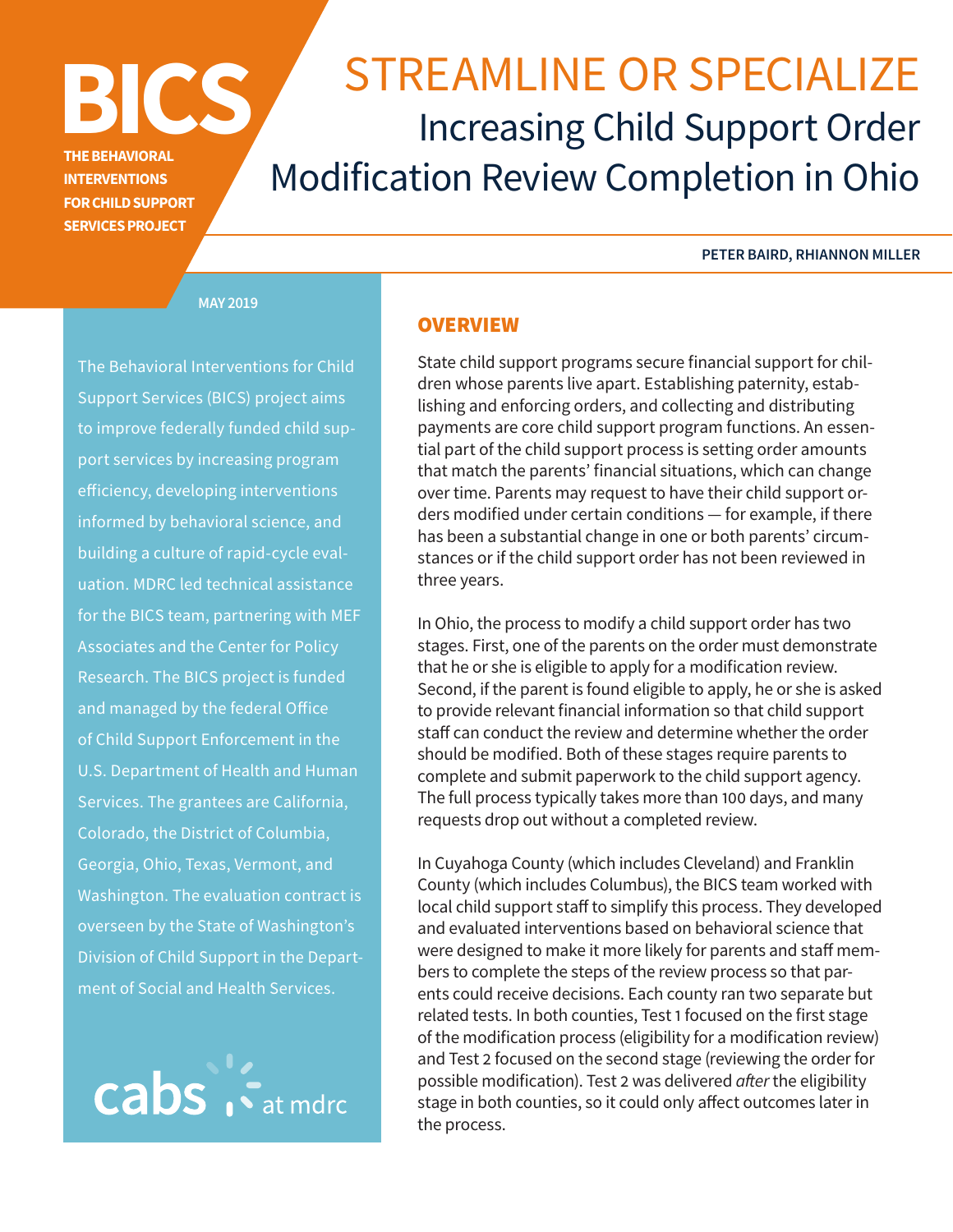In Cuyahoga County:

- Test 1 eliminated the eligibility stage for many parents, making their orders eligible for a modification review by default.
- $\blacksquare$  Test 2 provided parents with greatly simplified modification paperwork, called an affidavit, along with reminders to complete the paperwork.

In Franklin County:

- Test 1 sent parents a simplified modification application package with a redesigned double-sided form and a one-page fact sheet that included language to encourage parents to complete the form.
- **Test 2 provided a simplified modification affidavit and also assigned cases to** a staff unit dedicated to modifications. Those specially trained staff members provided individually tailored outreach and support to parents in a manner informed by behavioral science and designed to help them complete their modification requests.

Because the materials and approaches were different in each county, each county's tests were evaluated separately using a random assignment research design. Although the counties' tests had different approaches, the outcomes used to evaluate Test 1 and Test 2 were the same in each county.

Test 1 Outcomes:

- **Percentage of requests with modification reviews scheduled (after parents re**turned paperwork from the modification application package)
- $\blacksquare$  Percentage with completed modification application package returned
- $\blacksquare$  Percentage completing the modification review process

Test 2 Outcomes:

- $\blacksquare$  Percentage with completed affidavit paperwork returned
- $\blacksquare$  Percentage completing the modification review process

Cuyahoga County's Test 1 resulted in a large increase in the percentage of modification requests that had application packages returned and that completed modification reviews. Test 2 had minimal effects on the percentage of applications that returned affidavit paperwork or completed modification reviews.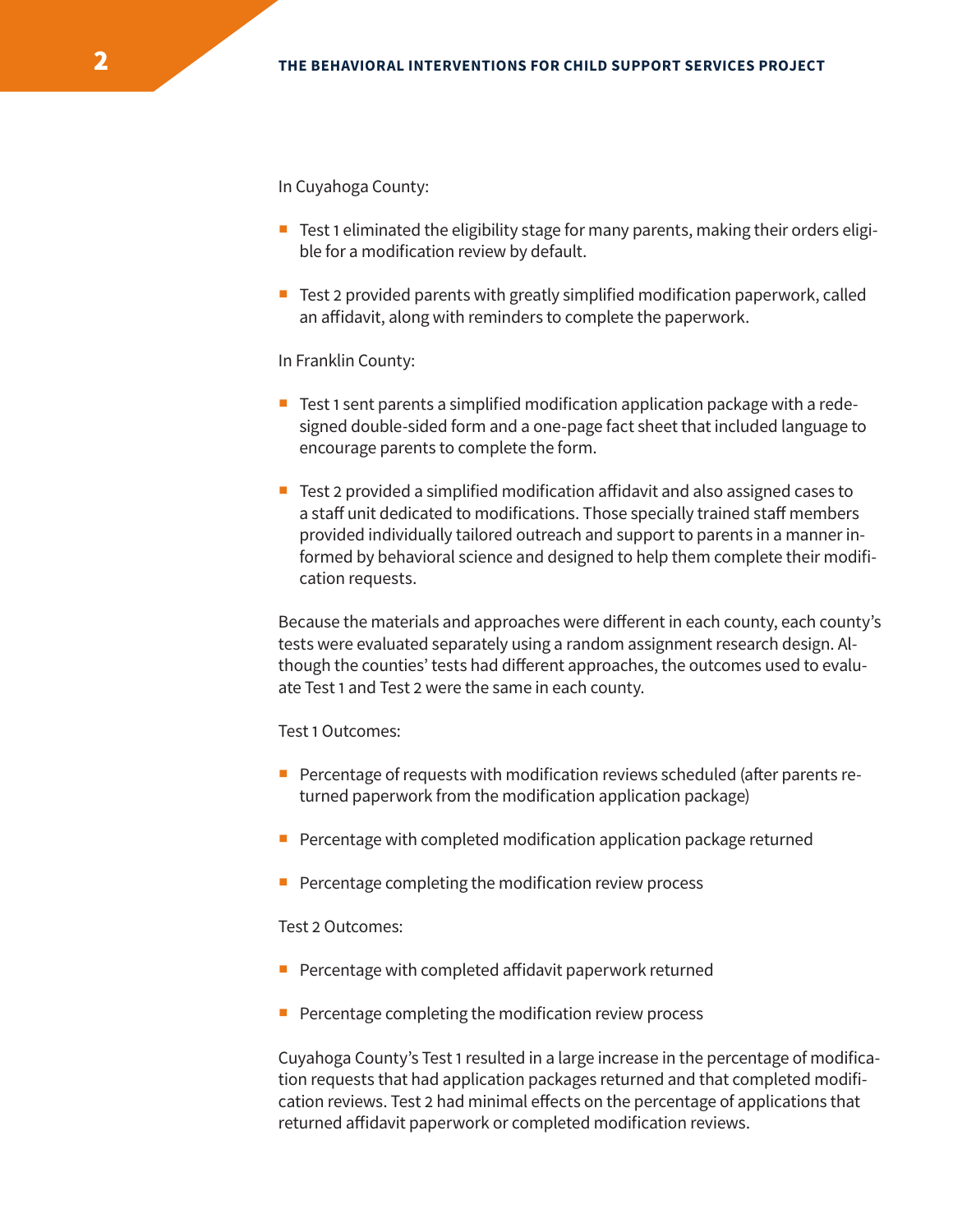In Franklin County, Test 1 had few effects on the percentage of modification requests that had reviews scheduled, returned affidavit paperwork, or completed modification reviews, but Test 2 resulted in substantial increases in paperwork returned and reviews finished.

Overall, the Ohio BICS tests demonstrate that streamlining the administrative pro-

cess — by eliminating an entire stage — led to a large improvement in the targeted outcomes. Combining a shorter form with dedicated, specialized staffing support for parents also affected these outcomes. In contrast, interventions that only simplified paperwork and sent reminders did not appear to achieve meaningful effects.

# **Figure 1. Ohio's Existing Modification Process**



Order may or may not be modified, depending on the outcome of the review.

The sections that follow provide more background on the existing process; the design, results, and implementation of the interventions by county; and lessons for the child support community.

#### THE EXISTING PROCESS

There are two stages in the order modification process in Ohio. These stages are also described in Figure 1.

**STAGE 1 - DEMONSTRATING ELIGIBILITY:** Parents who are interested in having their orders reviewed for a possible modification must fill out a one-page, double-sided form and submit a modification application package with documents proving that they qualify for this review. The most common reasons to qualify are (1) that the income of either or both parents has changed by at least 30 percent or (2) that an order has not been reviewed in the last 36 months. Parents may obtain the modification application forms online, from their caseworkers, or from other front-line staff members at the child support agency. Agency staff members review the modification application package and determine whether an order is eligible for a modification review. If an order is found to be eligible, a review is scheduled, as described in Stage 2.

**STAGE 2 - REVIEWING THE ORDER:** The agency sets a date for the review and mails both parents associated with the order a complex affidavit packet (9 pages in Cuyahoga County and 10 pages in Franklin County). The county's packet instructs parents to provide updated financial and personal information. The county's mailings are followed by a 6-page affidavit packet sent by the state. Parents have 45 days to complete and return either or both of the affidavit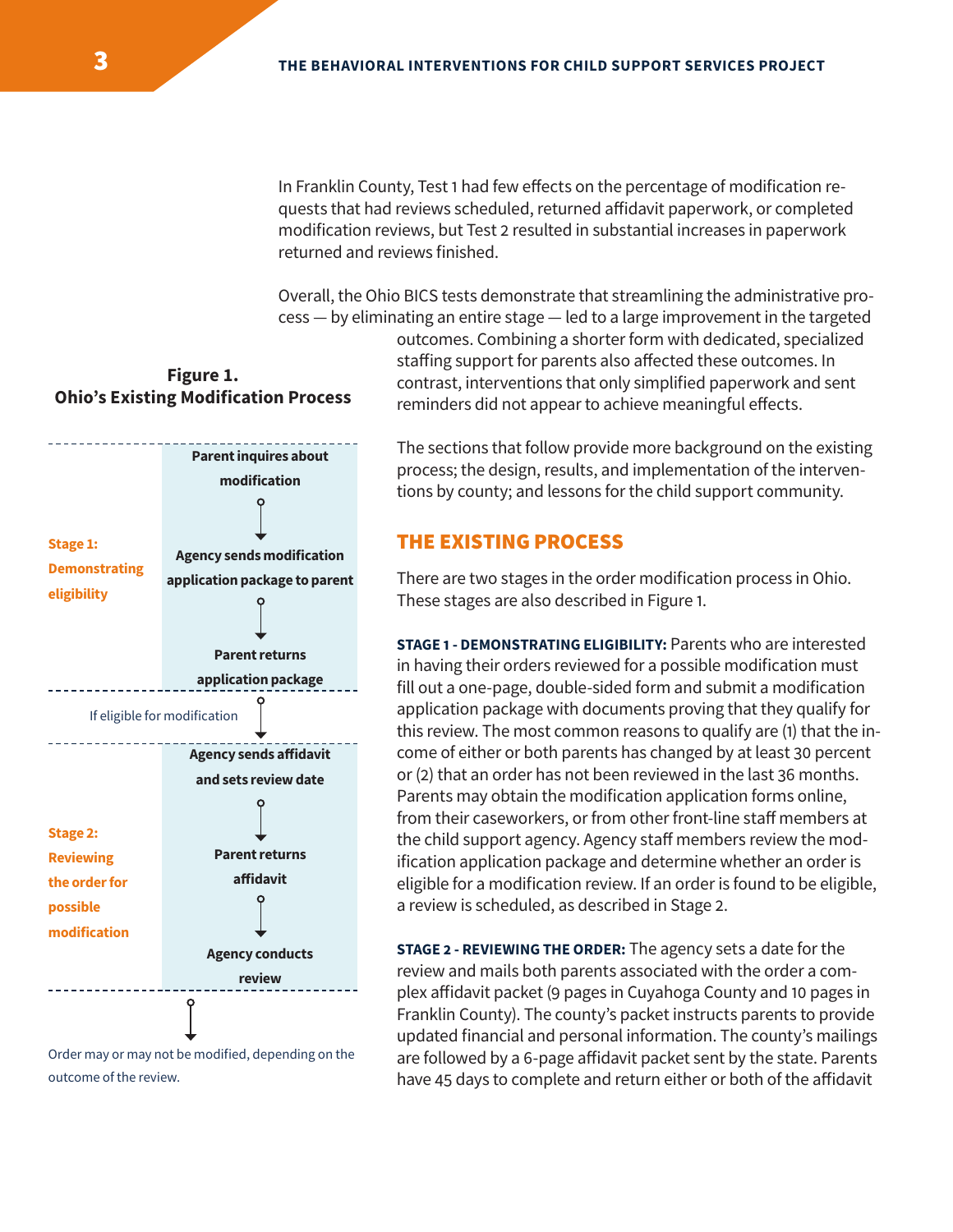packets.<sup>1</sup> In Cuyahoga County, staff members send parents a reminder letter 10 days before the review deadline. In Franklin County there is no expectation that staff members provide reminders, although some may do so on their own. If the parent who initiated the review returns the packet by the 45-day mark, the agency conducts the modification review.<sup>2</sup> Staff members review the information to determine whether the order should be modified, and if so, calculate a new order. This review is a "desk review," meaning that the parents are not present when the agency decides on the modification.

Data from the two counties show that they receive more than 5,000 applications for modification reviews each year. The process generally takes more than three months from the submission of the application to the completion of the review. In recent years, these counties have completed modification reviews for about 55 percent of these applications on average. Cuyahoga County completes around 3,500 reviews annually, while Franklin County completes about 2,500 reviews. There are three reasons that modification requests may not proceed through the full administrative process: Modification applications can be denied (if the requesting parent fails to demonstrate eligibility for a modification of the order) or dismissed (if the required information is not submitted). Finally, the requesting parent can terminate the request at any time before the review date.

Cuyahoga and Franklin Counties had several reasons for trying to improve the modification process. Reviews help counties ensure that parents' obligations reflect their current statuses. As years pass after a child support order is established, one or both parents may experience major changes in their incomes and employment. In instances where a parent ordered to pay child support has experienced a decrease in income, there is evidence that a "right-sized" order will make the parent more likely to pay.<sup>3</sup> If the paying parent's income has increased, the upward modification contributes to the financial stability of the household receiving support. The counties also hoped that right-sizing child support orders would lead to increases in collection rates and payment amounts.

#### INTERVENTION DESIGN, RESULTS, AND IMPLEMENTATION

After Cuyahoga and Franklin Counties identified their goal — increasing the percentage of initial modification requests that complete the modification process — the BICS team and the county agencies engaged in a process called "behavioral diagnosis and design" to develop the interventions. As part of this process, the

- **1** Staff members in both counties said that they accept either the county or state packet.
- **2** The agency may conduct a review with only the requesting parent's financial information. It may get the other parent's information from state and federal databases.
- **3** See Mark Takayesu, *How Do Child Support Order Amounts Affect Payments and Compliance?* (Santa Ana, CA: Orange County Department of Child Support Services Research Unit, 2011).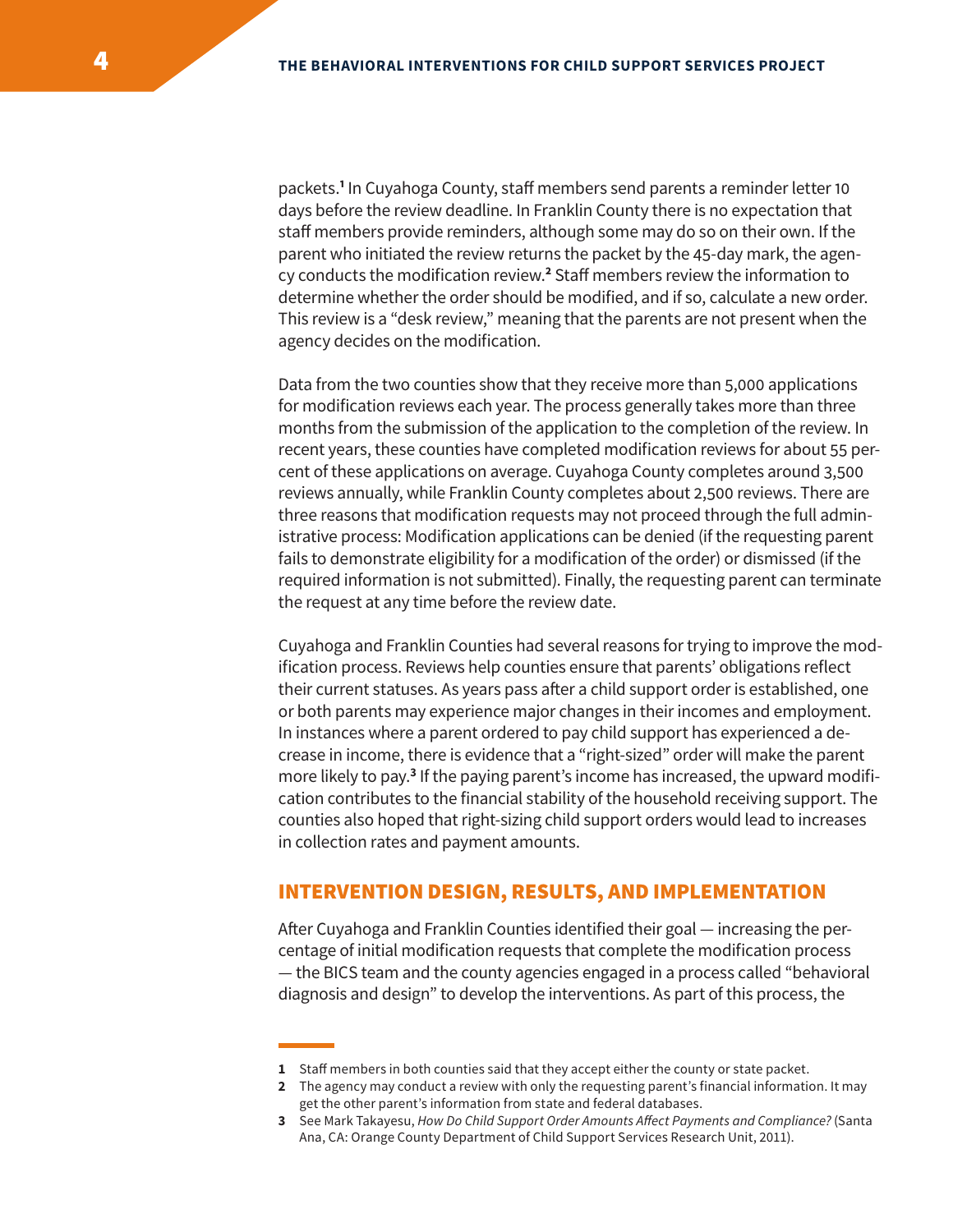team interviewed staff members and parents, observed program activities, and analyzed data in order to map out the steps in the modification review process and identify "behavioral bottlenecks." These bottlenecks are points where parents or staff members may face psychological and behavioral tendencies that get in the way of completing the modification review process. The interventions focused on addressing the following bottlenecks:

- $\blacksquare$  The process is slow and opaque, requiring parents to complete multiple steps with little explanation of those steps. Parents also receive both state and county forms, which creates additional complexity and cognitive load.**<sup>4</sup>** The process requires two rounds of paperwork without offering parents a clear roadmap of the process. As a result, parents do not understand why two rounds are required and are confused when they receive a second, longer form to fill out.
- $\blacksquare$  The forms are complex, take a long time to complete, and require a lot of supporting documentation.
- **Parents may plan to complete the forms but procrastinate, forget, or otherwise** struggle to follow through on their intentions.

To address these bottlenecks, the team developed four interventions: Cuyahoga Test 1 and Test 2 and Franklin Test 1 and Test 2. In both counties, Test 1 was designed to target the first stage of the process, determining eligibility for a modification review, and Test 2 was designed to target the second stage, the actual review. In addition to measuring the interventions' effects on important outcomes, each test included an implementation analysis that employs quantitative data and interviews with staff members, and a cost analysis based on information provided by the counties.<sup>5</sup> Each county's tests, results, and implementation and cost findings are described below.

#### Cuyahoga County: Tests

Cuyahoga County's tests were implemented from June 15, 2016 through January 31, 2017, with 3,267 initial modification requests included in Test 1 and 3,895 modification requests that had been scheduled for reviews included in Test 2.

**TEST 1:** Cuyahoga County eliminated the first step in the modification process for parents whose eligibility for a modification could be determined using existing

**<sup>4</sup>** Cognitive load is the effort associated with a specific topic. Cognitive loads rise for even mundane tasks when a person is stressed (for example, by poverty) or has many things to do.

**<sup>5</sup>** Administrative data from Franklin and Cuyahoga Counties and the state office were used for the impact analysis. The implementation findings on outreach were calculated using data provided by Cuyahoga County and interviews with both staff members and sample members. Cost findings were based on administrative reports from the county and interviews with county staff members.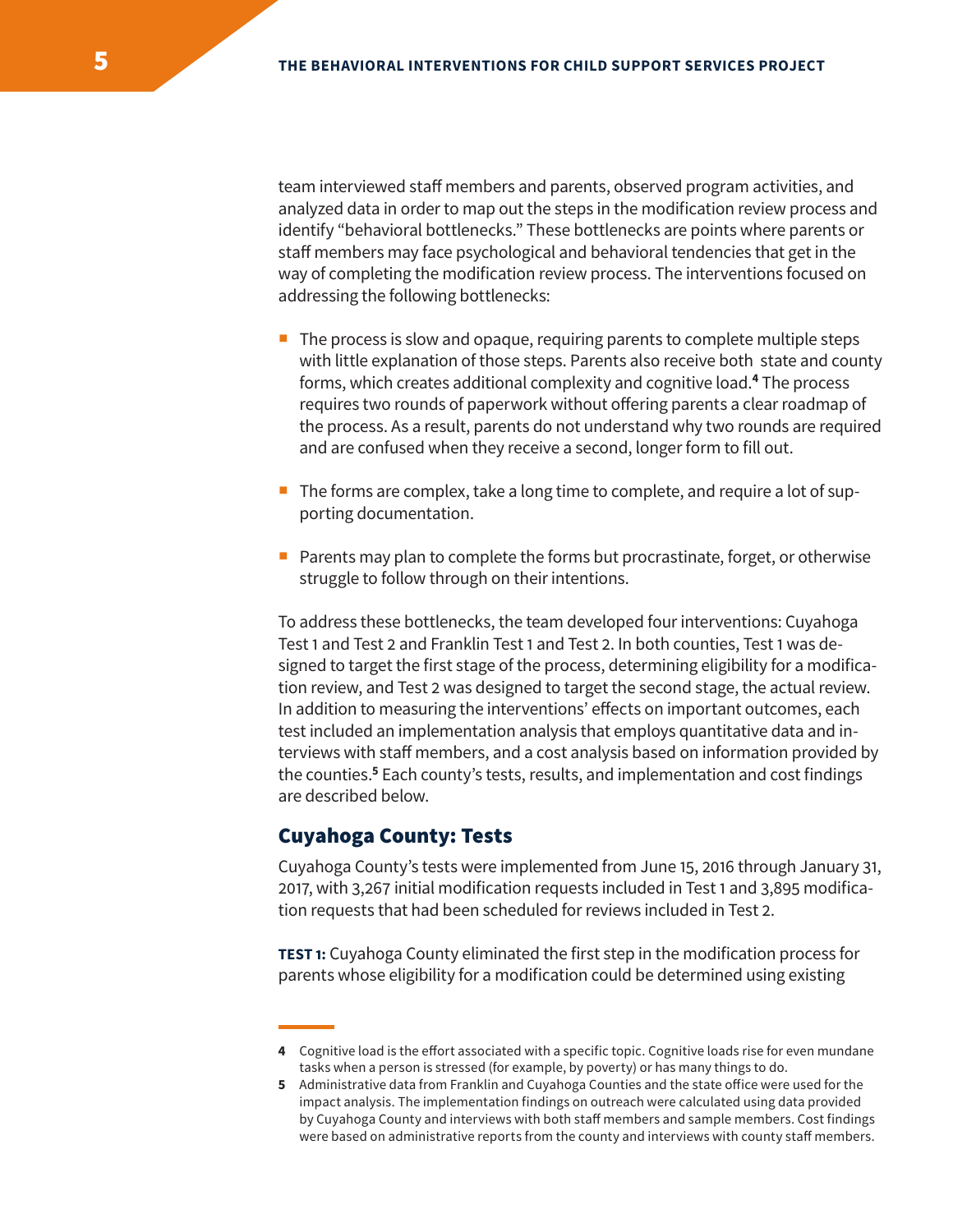administrative data. Essentially, Cuyahoga created a default for parents meeting certain criteria: (1) they were incarcerated or (2) they were inquiring about modifying orders that had not received modification reviews in the previous 36 months.**<sup>6</sup>** In behavioral science, creating default situations — and the overall simplification of steps — are considered particularly effective ways to influence behavior.

To determine the impact of Test 1, parents who met either of the two criteria listed above were randomly assigned to either the intervention group or the control group (see Figure 2).**<sup>7</sup>** The staff moved intervention group requests forward to the



**Figure 2. Cuyahoga County Random Assignment**

**<sup>6</sup>** Parents who had not had a modification in 36 months were identified for the study and randomly assigned when they inquired about the modification process, but an inquiry was not required for incarcerated parents. Incarcerated parents were identified and randomly assigned from a list developed from administrative data. Incarcerated parents assigned to the intervention group were immediately given a random assignment for Test 2. Incarcerated parents in the control group for Test 1 were mailed the control group modification application package.

**<sup>7</sup>** Parents who did not meet either of the study criteria were not included in Test 1 and went through the normal process.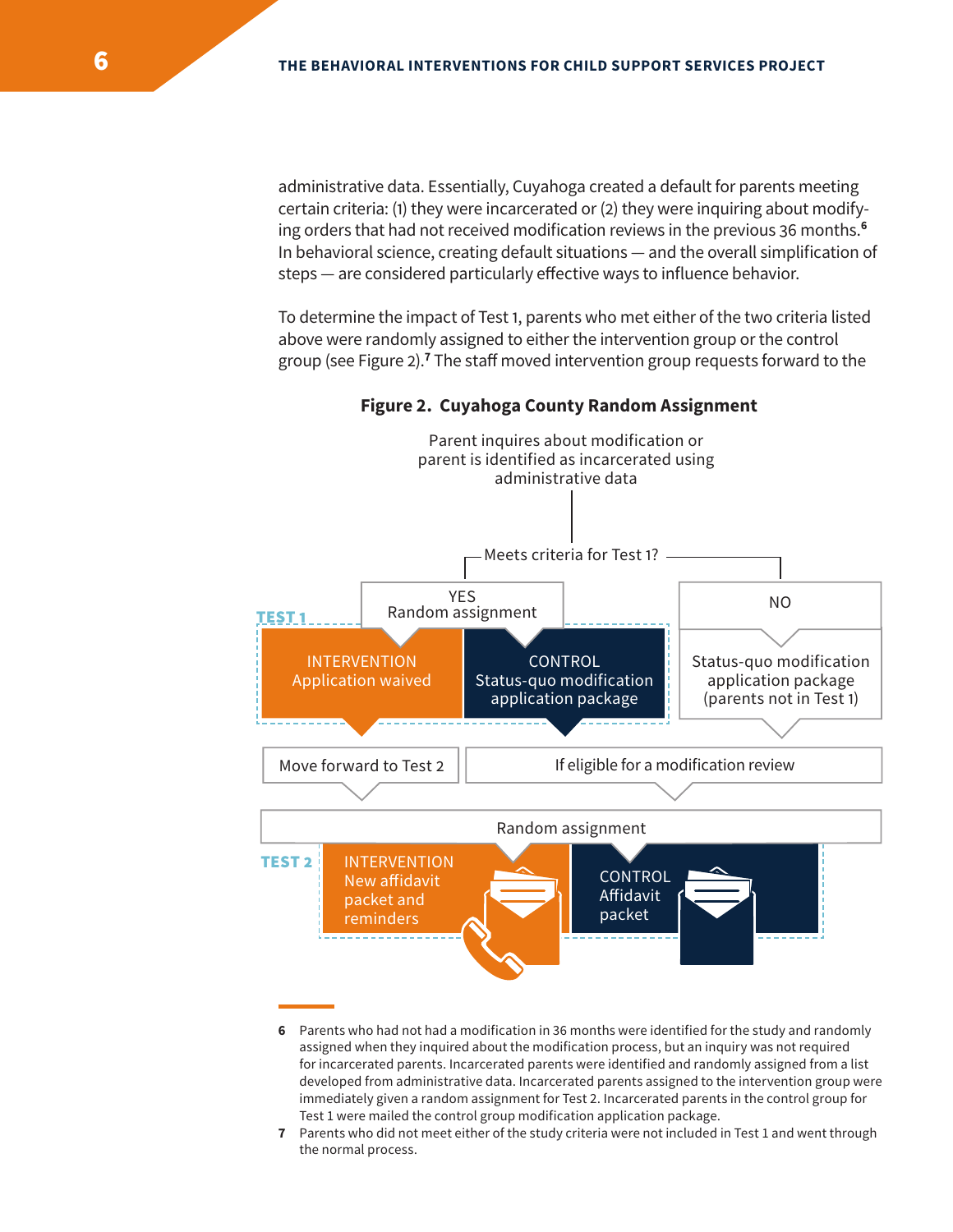second stage of the modification process without requiring applications from parents. This intervention streamlined the eligibility-determination process, removing steps and reducing the time needed to complete the process. In addition, it made the process consistent with many parents' belief that requesting an order modification would only require submitting paperwork once. All parents in the control group had to complete the business-as-usual process of submitting the modification application package so that the staff could determine whether or not they were eligible for a review.

**TEST 2:** Cuyahoga County's second test consisted of a simplified affidavit packet combined with reminders. Additionally, the state suppressed the state affidavit for parents in the intervention group, so only one affidavit was sent to parents. As shown in Figure 2, all modification requests that were deemed eligible for the second stage of the modification process, whether they were part of Test 1 or not, were randomly assigned to either the Test 2 intervention group or to a control group.

Instead of the complex and lengthy affidavit packet, intervention group parents received a revised affidavit consisting of a one-page modification form (see Figure 3)

Implementation

|                 |                                                                                                                                                                                                                                                                                                                                                                                                                                      | prompt                                                                                                                                                                                                                                                                                            |
|-----------------|--------------------------------------------------------------------------------------------------------------------------------------------------------------------------------------------------------------------------------------------------------------------------------------------------------------------------------------------------------------------------------------------------------------------------------------|---------------------------------------------------------------------------------------------------------------------------------------------------------------------------------------------------------------------------------------------------------------------------------------------------|
| Personalization | <b>Child Support Modification Form</b><br>SETS No.: [SETS Number]<br>Order No.: [Order Number]<br>Children on Order:<br>[Date]<br>[Child 1]; [Child 2]<br>[Client First Name] [Client Last Name]<br>[Child 3]: [Child 4]<br>[Client Address] [Client Address Apt]<br>[Child 5]; [Child 6]<br>[Client City], [Client State] [Client Zip]<br>Deadline: [Review Date]                                                                   | Create a Plan for Completing and Returning Your Modification Form<br>Set a Goal: I will complete and return my modification form, with copies of the requested documents, by:<br>Make a Plan for Gathering the Requested Documents                                                                |
|                 | Dear [Client First Name],                                                                                                                                                                                                                                                                                                                                                                                                            | Specific document needed → How will I obtain? → When will I obtain?<br><b>Document Type</b>                                                                                                                                                                                                       |
|                 | The Office of Child Support Services received a request to review and potentially modify your child support<br>order. If you do not provide key documents, your support order may not be based on your current finances.<br>Please sign and return this form and the requested documents by: [Insert Review Date].                                                                                                                   | Example:<br>Ask for day care bill from Jane @ Sunny Side Day Care next Thursday, 6/15 @ 8am<br>Child Care Expenses<br><b>Birth Certificates</b>                                                                                                                                                   |
|                 | From the list below, determine if the documentation requested applies to you, check the appropriate box,<br>and return copies of the documents to the Office of Child Support Services (using the envelope provided):<br>I promise that the information and attachments I provide are accurate to the best of my knowledge:                                                                                                          | Child/Spousal<br><b>Support Orders</b>                                                                                                                                                                                                                                                            |
|                 | Date: and the state of the state of the state of the state of the state of the state of the state of the state of the state of the state of the state of the state of the state of the state of the state of the state of the<br>Email:<br>Phone:                                                                                                                                                                                    | Paystubs/Tax Records                                                                                                                                                                                                                                                                              |
|                 | FAST-TRACKI OPTION: If BOTH parents check this box and return their completed forms to us, we can accelerate your review.<br>" Otherwise, reviews usually take about 3 months (for more details, see attached FAQ). Questions? Call us!<br>I am okay with my review occurring any day after I sign, date, and return this form.                                                                                                      | Other<br>Expenses/Income                                                                                                                                                                                                                                                                          |
|                 | Incl- Doesn't<br>uded Apply<br>п<br>BIRTH CERTIFICATES or adoption papers for your children who are not on this order (see top right)                                                                                                                                                                                                                                                                                                | <b>Government Benefits</b><br>Records                                                                                                                                                                                                                                                             |
| Simplification  | □<br>n.<br>CHILD/SPOUSAL SUPPORT ORDERS from states other than Ohio (we will look up your OH records)<br>□<br>PROOF OF INCOME (e.g., paystubs) from the last 6 months OR TAX FILINGS & W2s from the last 3 years<br>□<br>$\Box$<br>OTHER EXPENSES/INCOME such as work-related expenses, union dues, second/odd job(s), etc.                                                                                                          | <b>Medical Records</b>                                                                                                                                                                                                                                                                            |
|                 | п<br>$\Box$<br>GOVERNMENT BENEFITS RECORDS for Social Security, Unemployment, Worker's Comp., etc.<br>□<br>MEDICAL RECORDS such as a doctor's letter about any physical and/or mental health challenges<br>□<br>CHILD CARE EXPENSES in the form of detailed receipts, bills, or letters from the daycare provider<br>п                                                                                                               | <b>Child Care Expenses</b>                                                                                                                                                                                                                                                                        |
|                 | HEALTH INSURANCE If you have insurance or if it's available to you, provide the cost of both single &<br>family plan options (BOTH are REQUIRED) and list how many dependents are covered by the insurance:<br>EXPLANATION FOR MISSING DOCUMENTS (ex: no other children, lost tax records, no available insurance, etc.)                                                                                                             | <b>Health Insurance</b>                                                                                                                                                                                                                                                                           |
|                 | Cuyahoga Job and Family Services (CJFS), Office of Child Support Services (OCSS)<br>Mailing Address: P.O. Box 93318, Cleveland, OH 44101-5318<br>Modification Unit: Voice Mailbox: (216) 443-5280 Fax: (216) 443-5145<br>Phone: (216) 443-5100 - Toll Free in Ohio: 1-800-443-1431 - Ohio Relay Service 711<br>E-Mail Address: cuycsea@jfs.ohio.gov - Web Address: http://cjfs.cuyahogacounty.us/ - Web Portal: www.jfs.ohio.gov/ocs | Decide how to return the modification form and accompanying documents: I will return my documents by<br>□ Mailing them back using the pre-addressed, blue envelope that I received with the modification form<br>□ Bringing them into one of Cuyahoga Office of Child Support Services' locations |

#### **Figure 3. Intervention Materials**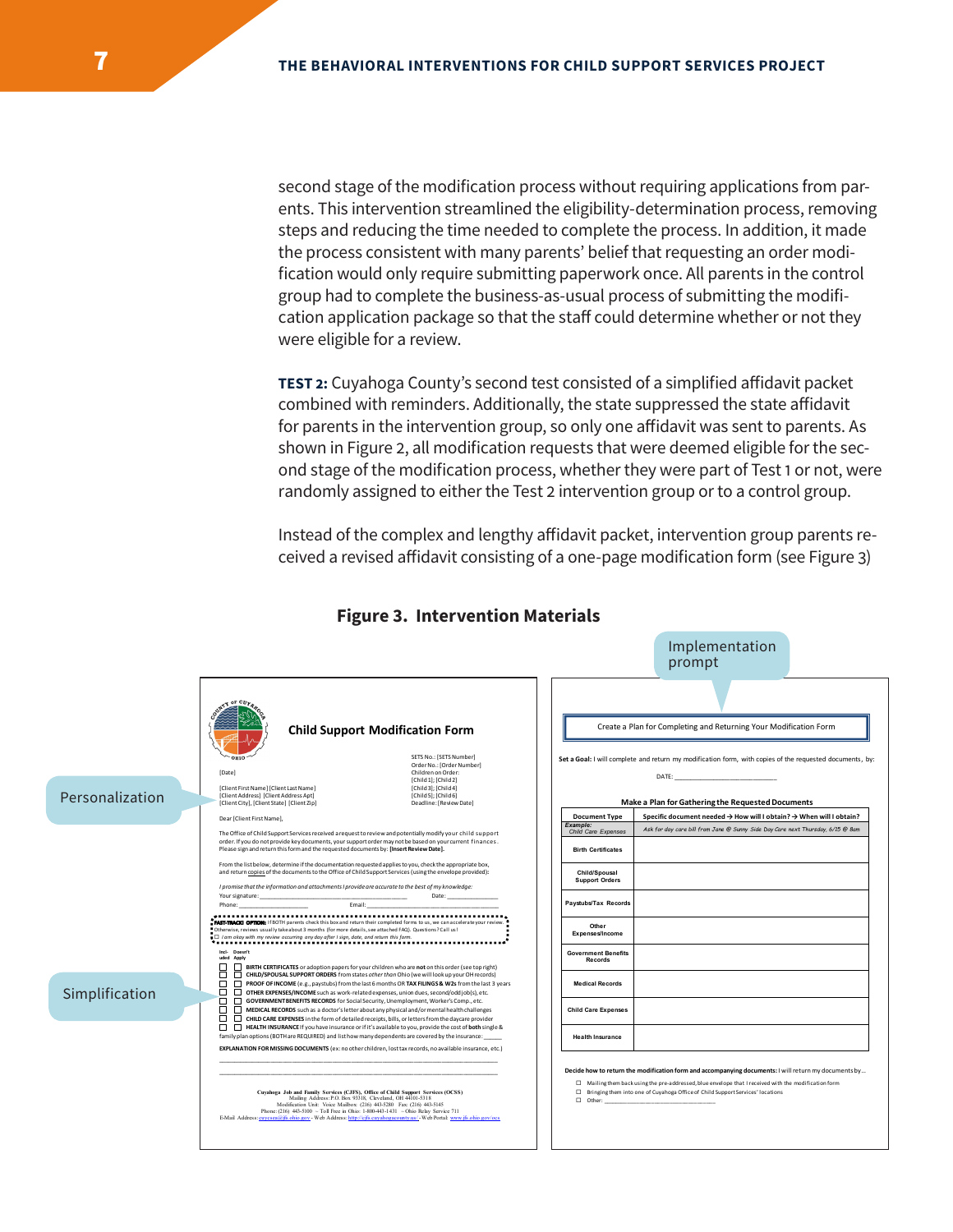with a fact sheet. The form also highlighted an option to fast-track the modification review if both parents agreed. (Fast-tracking allowed the modification review to be held before the normal 45 days had elapsed.) Control group parents received the business-as-usual affidavit packets.

Approximately five days after the revised affidavit was mailed, agency staff members attempted to reach intervention group parents by phone using a script that incorporated reminders, personalization, and loss aversion (the idea that people are more sensitive to losses than to equivalent gains). Depending on the contact information available, these parents were also sent some combination of letters, text messages, and automated telephone reminders approximately 10 days before the deadline for returning the form. These reminders were designed to counteract the potential for parents to forget or procrastinate when completing and returning the forms. In some instances, staff members completed the reviews even if the affidavit was not returned, relying on available administrative information and conversations with one or both parents.

#### Cuyahoga County: Results

**TEST 1:** Parents assigned to the intervention group in Test 1 in Cuyahoga County were more likely to reach important milestones in the modification review process, as illustrated in Figure 4. These differences are statistically significant, meaning that there is strong evidence that the intervention caused the increase. The proportion of modification requests that were scheduled for reviews nearly doubled, from 49.0 percent of the control group to 97.0 percent of the intervention group. This increase led to effects in the second stage of the process: The proportion of modification requests that saw modification affidavits returned to the agency increased by 11.3 percentage points, and the proportion of modification requests that saw reviews completed increased by 12.4 percentage points.<sup>8</sup> Said differently, modification requests in the intervention group had about 38 percent more requests complete affidavit paperwork and the entire modification process than those in the control group.

**TEST 2:** Given its design, Test 2 could only affect outcomes later in the process: the proportion of modification requests in which an affidavit was returned to the agency and the proportion in which a review was completed. As indicated in Figure 2, Test 2 included parents who were assigned to the intervention group and the control group in Test 1, and parents who were not included in Test 1 at all. In this test, the number of affidavits returned and reviews completed increased by about 2 percentage points. These increases are not statistically significant, meaning that the differences cannot be attributed to the intervention with confidence.

**<sup>8</sup>** While some parents in the Test 1 intervention group were also in the Test 2 intervention group, the Test 2 results show that, on its own, the Test 2 intervention did not have any effects. It is safe to assume, therefore, that the effects described here are largely the result of the Test 1 intervention.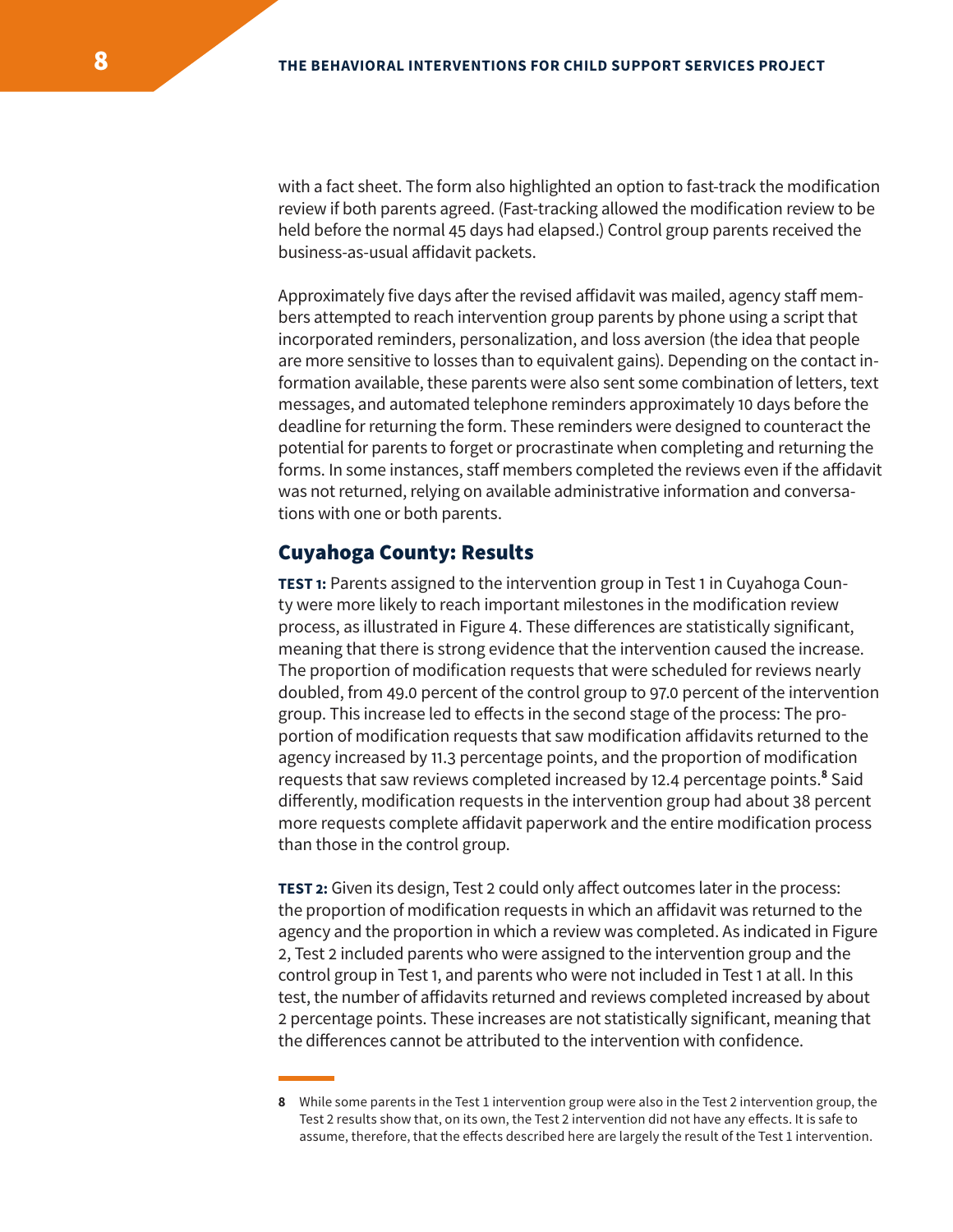



SOURCE: MDRC calculations based on data from the Cuyahoga County Office of Child Support Services.

NOTES: Results in this figure are regression-adjusted, controlling for pre-random assignment characteristics. Statistical significance levels are indicated as: \*\*\* = 1 percent; \*\* = 5 percent; \* = 10 percent.

**THE DURATION OF THE PROCESS:** Descriptive statistics show that the Test 1 intervention decreased the time it took to get a review scheduled by 38.8 percent, or by 43.4 days.<sup>9</sup> A nonexperimental analysis of the Test 1 requests that resulted in modifications found that parents in the intervention group had to wait an average of 68 days after random assignment to receive new order amounts, while parents

**<sup>9</sup>** A test of statistical significance comparing the duration of the administrative process between the intervention and control groups would be biased because a value was only observed for requests that completed the full process and not for all requests that entered random assignment.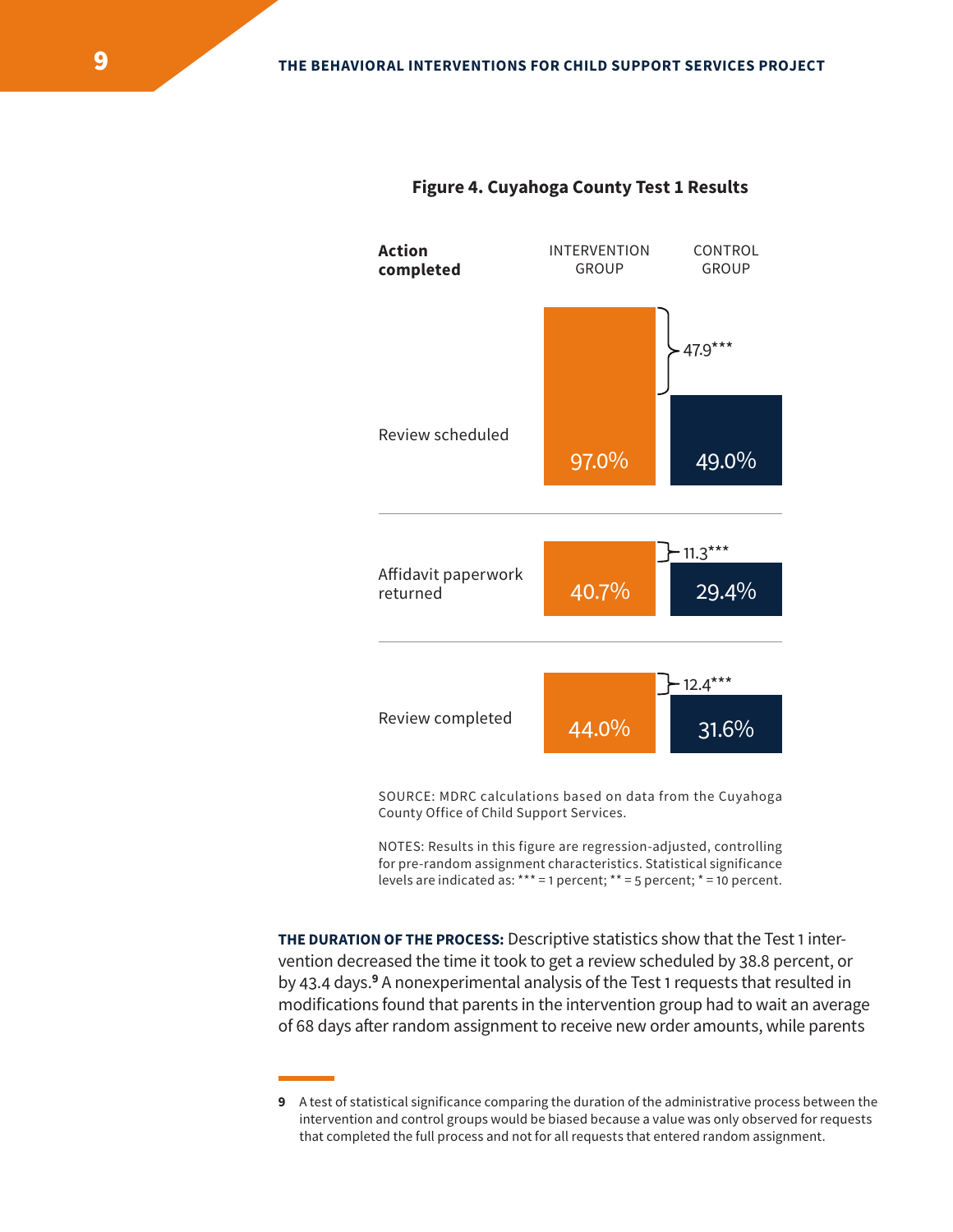in the control group had to wait 112 days on average. Test 2 did not appear to make any practical difference in the amount of time parents spent waiting for decisions on their reviews.

#### Cuyahoga County: Implementation and Cost Findings

Implementation was initially challenging because the county had to make some changes to its information technology to deliver the Test 1 and Test 2 interventions. There was also some turnover in the assigned county staff shortly before the study launched. However, after the first few weeks, the two tests were delivered as designed.**<sup>10</sup>**

One challenge in the implementation of Test 2 related to reaching parents by phone to remind them to return the paperwork. Although both text messages and automated telephone reminders (robocalls) went out to all intervention group parents for whom contact information was available, staff members were only successful in reaching 39.0 percent of the parents by telephone.**<sup>11</sup>** A nonexperimental comparison of modification requests in the Test 2 intervention group showed that 60.2 percent of modification requests completed the modification process when either parent was reached by phone, compared with 54.3 percent of modification requests when neither parent was reached by phone.**<sup>12</sup>**

The costs associated with both of these tests were minimal; the county reported no increase in costs for the intervention group over the control group. Cuyahoga County saved on both staff time and mailing by having parents in Test 1 skip the eligibility-determination process. The county reported that those savings more than offset any costs associated with texting and reminder calls made by staff members in Test 2.

#### Franklin County: Tests

Franklin County's tests launched on August 28, 2016, and enrollment continued through May 31, 2017, with 2,565 initial modification requests included in Test 1 and 1,249 modification requests that had been scheduled for reviews included in Test 2.

**TEST 1:** Franklin County's Test 1 focused on the eligibility stage. The Test 1 intervention graphically redesigned, clarified, and simplified the application form using

**<sup>10</sup>** This conclusion is based on the research team's monitoring of random assignment ratios, regular reviews of case files of a sample of randomly assigned orders, and interviews with county staff members.

**<sup>11</sup>** They counted a parent as being "reached" if the call was answered. Staff members called both parents.

**<sup>12</sup>** This analysis is not conclusive because it is possible that parents who could be reached by phone differed from those who could not be reached.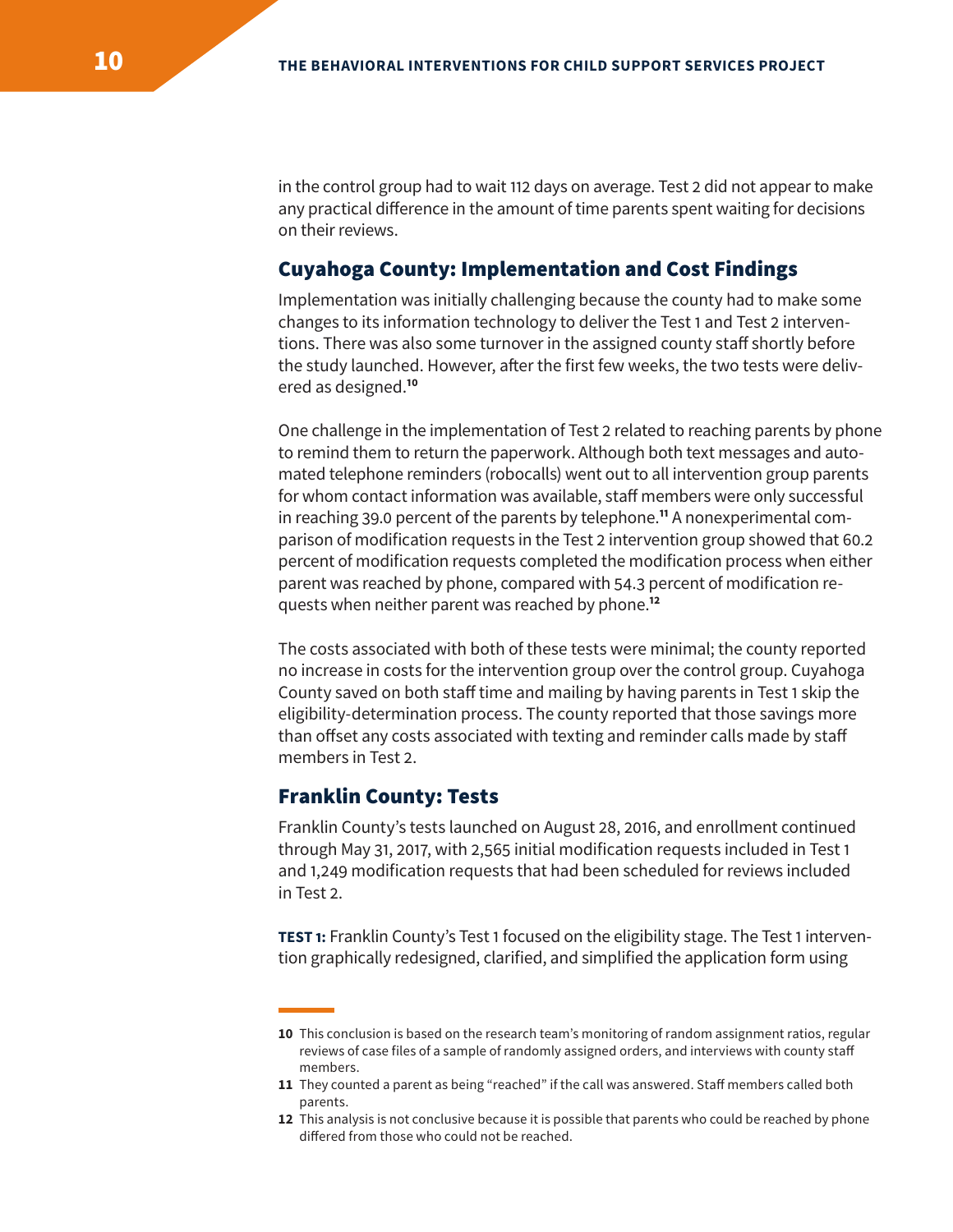clearer language informed by behavioral science, though the length of the redesigned form remained the same. Included with the form was a one-page document with a simplified, four-step overview of the modification review process on one side (see Figure 5) and Frequently Asked Questions (FAQ) on the other.



#### **Figure 5. Franklin County Simplified Process Overview**

#### $\square$  1. APPLICATION

- > YOUR STEPS: Contact us for an application, fill it out, attach required documents, and return it to us. You can turn it in via email, mail, fax, or in person.
- > OUR STEPS: If your application is approved, we send both parties a child support order review form. If your application is denied, we will contact you about it and then you may re-apply.

#### $\square$  2. REVIEW FORM

> YOUR STEPS: Both parties should complete the form and return it and the requested documentation. You both have 45 days to return their paperwork, but you can agree to FAST TRACK! the review and shorten the process. BOTH of you just need to check off the fast track box on your forms and return them as soon as you can.

#### $\Box$  3. REVIEW OF ORDER > OUR STEPS: As long

as the person who originally requested the review returns their paperwork, we review the order. This review is NOT a hearing for you to attend. Instead, we complete the review and mail both of you a copy of the recommended new order.

#### $\square$  4. NEW ORDER

> YOUR STEPS: Once you receive the new order, read the paperwork that comes in the mail carefully and contact us if you have questions about it. You have a choice to object to the recommended new order or not. Depending on whether you object, you may have a hearing before the order is finalized.

#### THE ORDER REVIEW PROCESS WILL THEN BE FINISHED!

Franklin's Test 1 intervention attempted to simplify eligibility-stage requirements by organizing information better, by improving the form's look, and by including an easy-to-read table of eligibility requirements complete with an explanation and example of the documents required. The overview and FAQ were also meant to address parents' mistaken belief that requesting an order modification would require submitting paperwork only once.

To determine the impact of Test 1, parents who inquired about modifications in Franklin County were randomly assigned to either the intervention group or the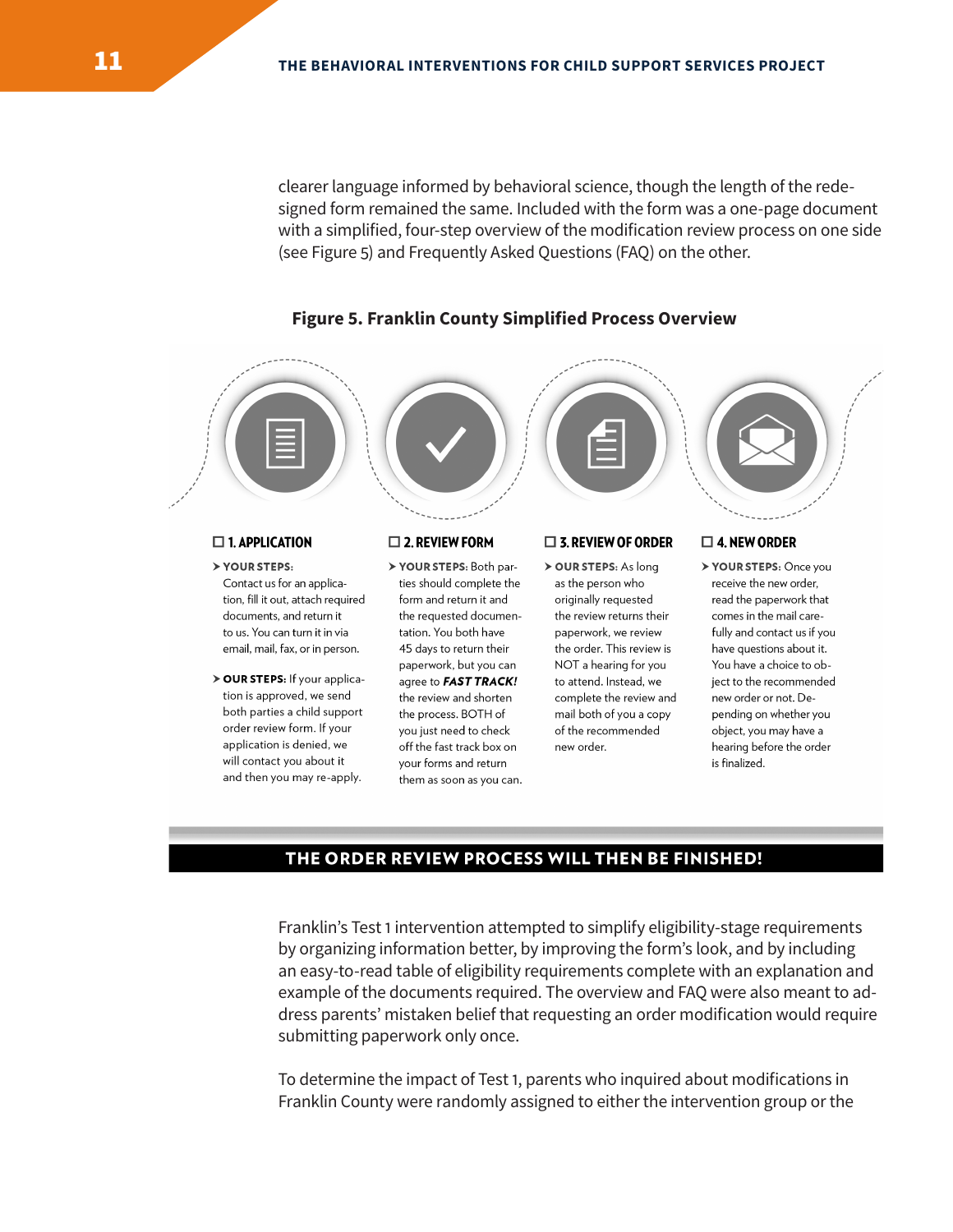control group (see Figure 6). Control group members received the business-asusual materials, Franklin County's original application to verify eligibility for the review.

**Figure 6. Franklin County Random Assignment**



**TEST 2:** For this intervention, Franklin County combined dedicated staffing with simplified materials. As shown in Figure 6, all requests that were deemed eligible for the second stage of the modification process, whether they were in the Test 1 intervention or control group, were randomly assigned either to the Test 2 intervention or to a control group.

Parents in the Test 2 intervention group were sent a simplified four-page affidavit and the same overview and FAQ document used in Test 1. As in the case of Cuyahoga County, the state suppressed the state affidavit for parents in the intervention group, so only one affidavit was sent to parents.

Additionally, Franklin County created a specialized modification unit — internally called the "mod squad" — to assist parents in the intervention group with their applications. A specialized modification unit reduces its staff members' overall cognitive loads associated with other, often complex, child support duties, allowing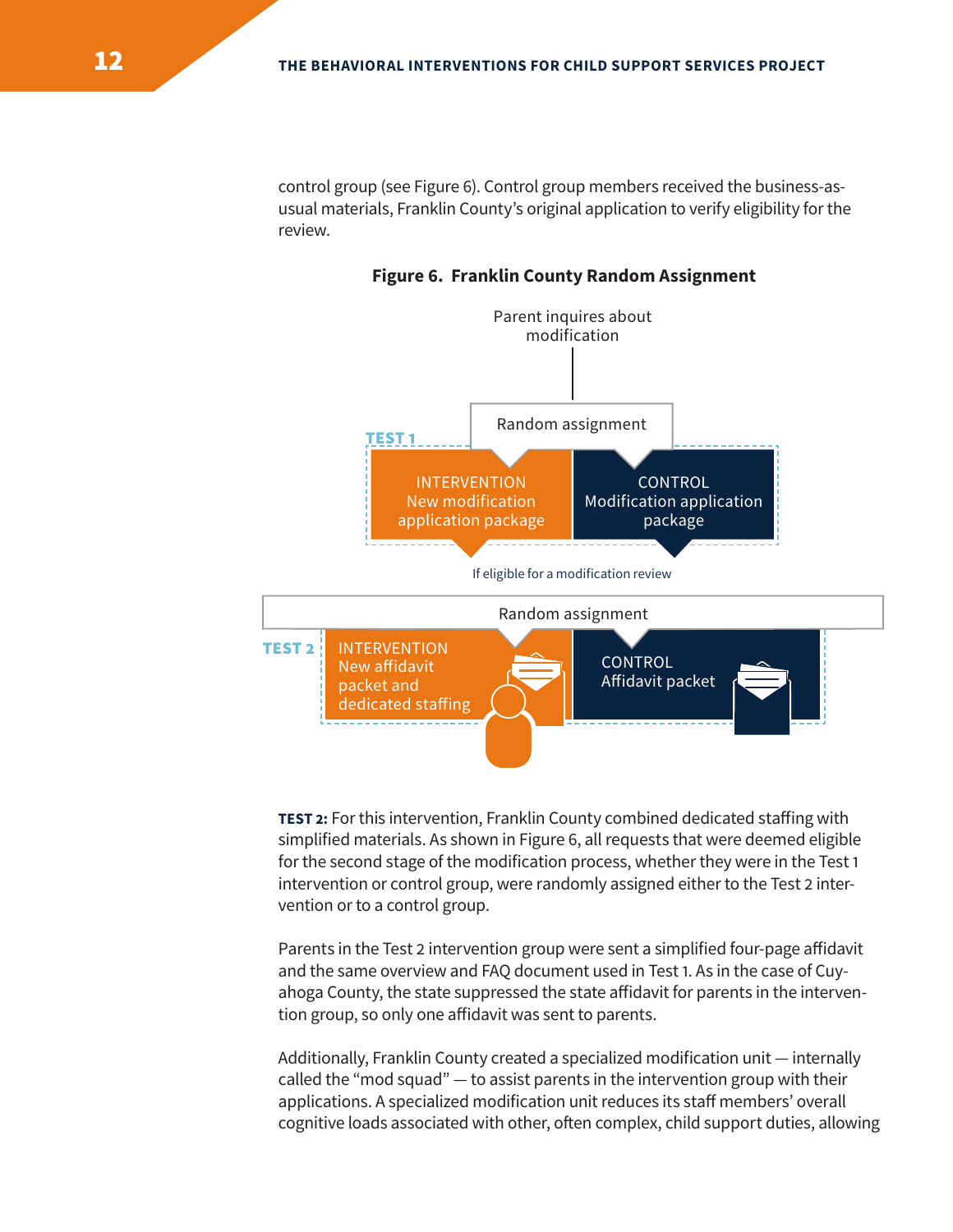them to engage more fully in the details of the modification process. The two modification unit staff members were trained in a variety of issues relating to improved services for clients: insights from behavioral science, motivational interviewing (a client-centered counseling style for eliciting behavior change), implicit bias (being aware of stereotypes and how they influence us), and the psychology of poverty and how it can affect decision making.

The modification unit reached out to parents who had modification review dates set and offered them assistance (in person, by phone, or by email, depending on the parent's preference) to complete the forms. As in Cuyahoga, staff members sometimes completed the reviews by relying on available administrative information and conversations with one or both parents.

#### Franklin County: Results

**TEST 1:** Parents in the intervention group in Test 1 were more likely to reach important milestones in the modification review process. In the intervention group, 42.1 percent of modification requests had reviews scheduled, compared with 38.6 percent of modification requests in the control group. The difference of 3.5 percentage points is statistically significant at the 10 percent level, and an increase of 9.1 percent over the control group. These differences carried through the review process: The intervention increased the proportion of modification requests that saw modification affidavits returned to the agency by 3.1 percentage points (or a 16.4 percent increase) and increased the proportion of modification requests that saw reviews completed by 3.2 percentage points (a 14.8 percent increase).

**TEST 2:** The results from Franklin County's Test 2 are summarized in Figure 7. Test 2 could only affect outcomes later in the process, due to the intervention design. In the intervention group, 58.3 percent of the modification requests with reviews scheduled saw affidavit packets returned, compared with 41.9 percent in the control group, an increase of 16.5 percentage points and a 39.4 percent increase. Furthermore, nearly 63.5 percent of intervention group modification requests completed the modification process, compared with only 48.4 percent in the control group, an increase of 15.1 percentage points (or a 31.2 percent increase).**<sup>13</sup>**

**THE DURATION OF THE PROCESS:** Descriptive statistics show that both Test 1 and Test 2 very modestly increased the amount of time it took for modification requests to complete the modification process. These differences are very small and were not measured using experimental methods. It is difficult to say whether they are the result of the intervention or are simply due to chance.

**<sup>13</sup>** The percentage of reviews completed is higher than the percentage of affidavits returned because in some cases, the child support agency got the information needed to complete the review in another way, such as a phone call or meeting with one or both parents. The agency then completed the review without a returned affidavit.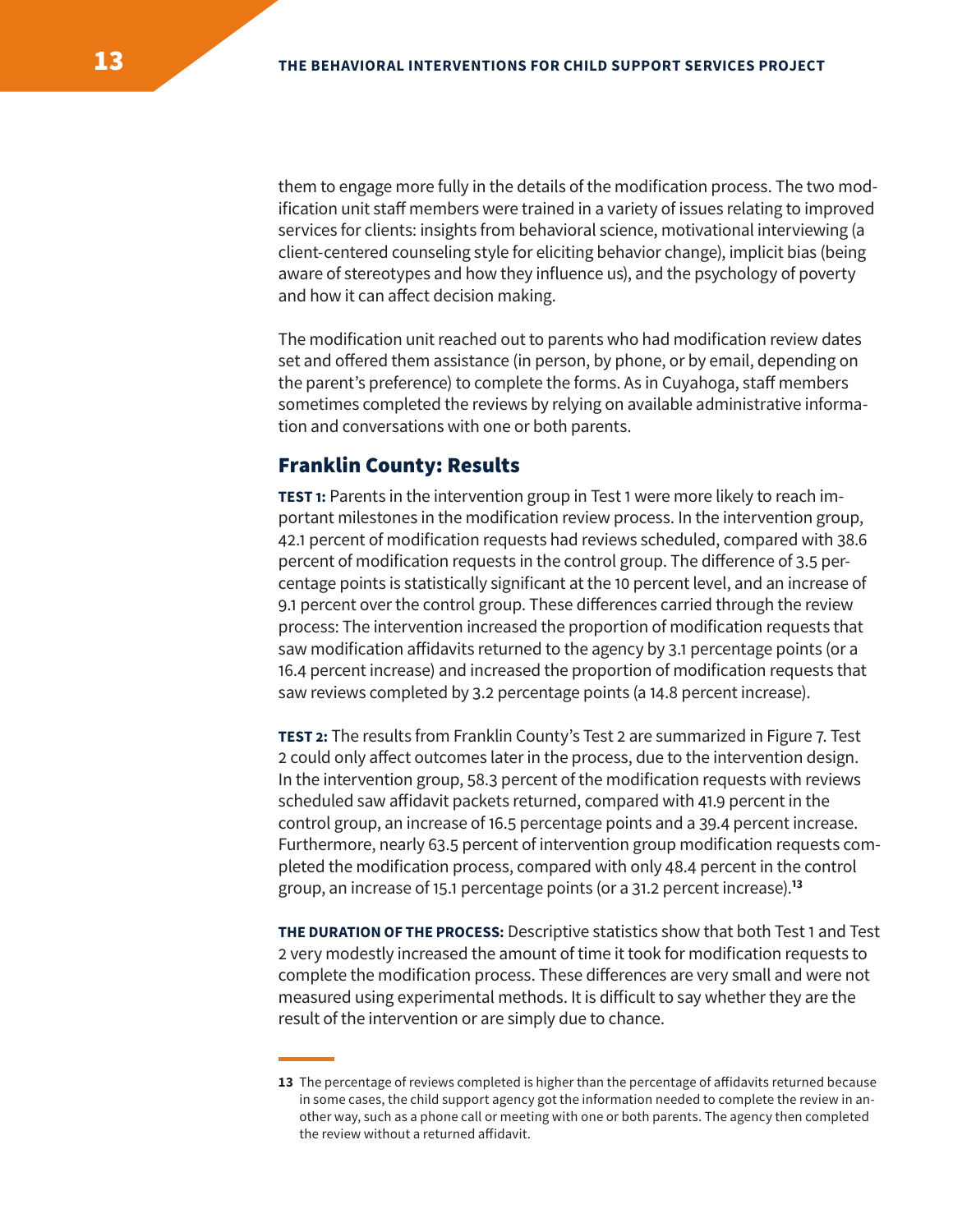

#### **Figure 7. Franklin County Test 2 Results**

SOURCE: MDRC calculations based on data from the Franklin County Child Support Enforcement Agency.

NOTES: Results in this figure are regression-adjusted, controlling for pre-random assignment characteristics. Statistical significance levels are indicated as: \*\*\* = 1 percent; \*\* = 5 percent; \* = 10 percent.

# Franklin County: Implementation and Cost Findings

Both Test 1 and Test 2 were largely implemented as designed.**<sup>14</sup>** As mentioned earlier, Test 2 involved a dedicated modification unit of Franklin County staff members who received detailed and specialized training. In interviews, these staff members reported that they felt well prepared to provide the intervention in Test 2. They also generally enjoyed this new approach. They found it professionally rewarding and believed that it was more effective in helping parents.

Members of the modification unit also reported that their services seemed to be well received and that parents were thankful for the assistance. Interviews with parents, however, found mixed views about the modification unit's services. While parents generally appreciated the help, some felt frustrated by the process in general, and that frustration was often tied to the results of their modification reviews. Not surprisingly, those who perceived that they had favorable outcomes appeared more enthusiastic about the support than those who felt the outcomes were not favorable.

**<sup>14</sup>** This conclusion is based on the research team's monitoring of random assignment ratios, regular reviews of case files of a sample of orders, and interviews with county staff members.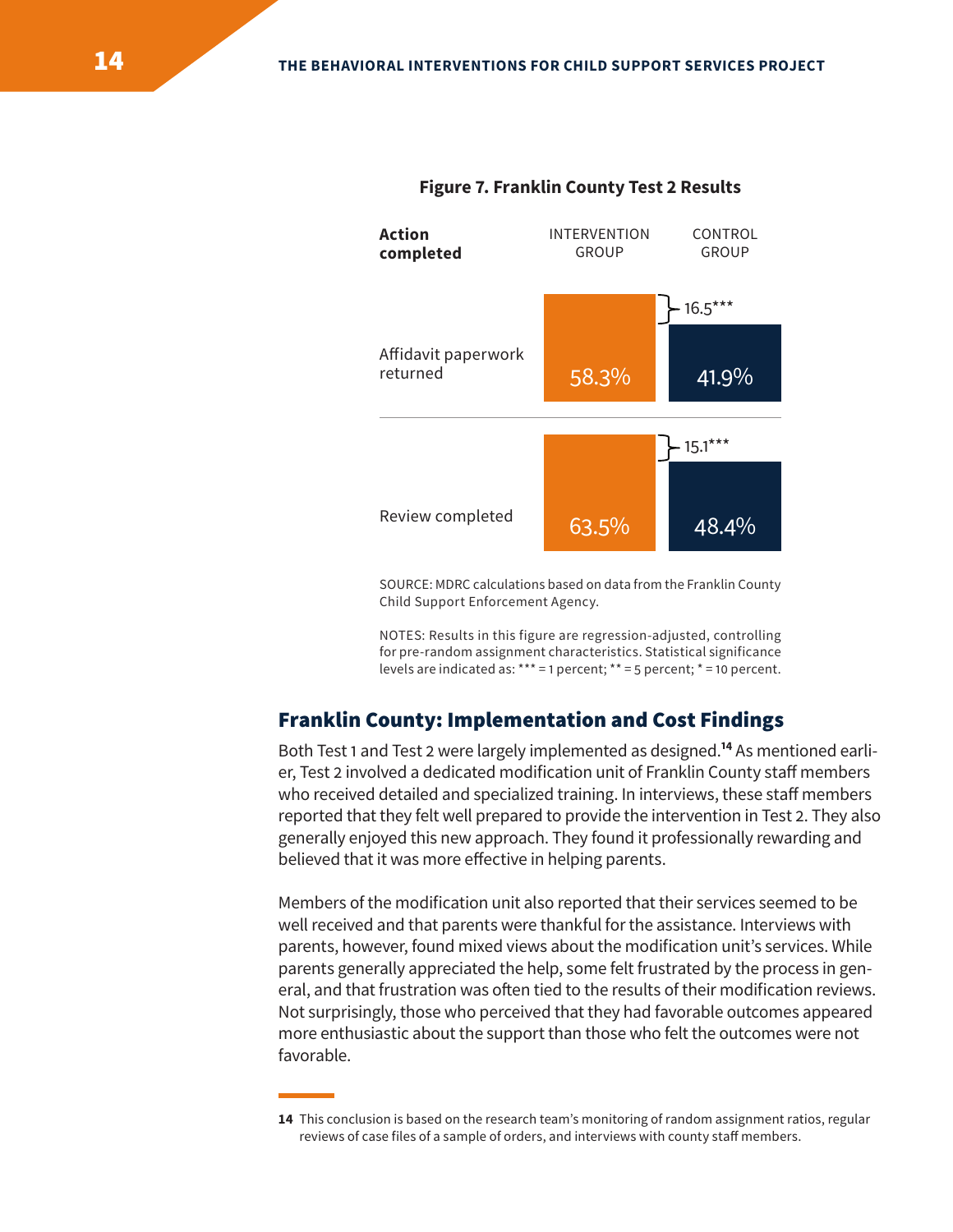Franklin County reported reduced costs for both the Test 1 and Test 2 intervention groups, compared with the control groups. Because the intervention group Test 2 mailings were shorter, the county used less paper and ink. Also for Test 2, Franklin County reallocated staff members, caseloads, and functions among its enforcement units to create the two-person modification unit. This reallocation had to be cost-neutral for it to be approved by the county administration. Specifically, the two staff members in the new unit took on modification actions and the modification work of regular enforcement staff members was reduced, while regular enforcement staff members took on the enforcement activities not related to modifications of the two people in the modification unit. For Test 1, the county also reported no additional staff costs; as a result, there was no difference in staff costs for either test.

#### LESSONS AND NEXT STEPS

The results of Test 1 in Cuyahoga County show that greatly simplifying the administrative process led to substantial improvements in outcomes. Test 2 in Franklin County shows that combining a shorter form with dedicated, direct support to parents from specially trained staff members also led to substantial improvements in outcomes.

In contrast, the results of Test 2 in Cuyahoga County and Test 1 in Franklin County suggest that only revising and simplifying paperwork and sending reminders did not achieve similar results. These findings on the impacts of changing paperwork and sending reminders are consistent with other research in behavioral science that has shown that changes in paperwork often lead to modest outcomes.**<sup>15</sup>** Further research could shed additional light on the relative effectiveness of changes in paperwork and the use of reminders compared with actual redesigns of programs and policies.

Cuyahoga County was enthusiastic about the Test 1 findings, and the county director was, from the beginning of the project, a major proponent of removing the eligibility-determination step in the modification process for most requests. Franklin County was also pleased with the results from its interventions and is considering changes to the modification process in the county after reviewing final findings from the test.

An important lesson for Cuyahoga County was that if the first step of the modification process were removed, it would be necessary to build in additional time

**<sup>15</sup>** See Nadine Dechausay and Caitlin Anzelone, *Cutting Through Complexity: Using Behavioral Science to Improve Indiana's Child Care Subsidy Program* (New York: MDRC, 2016); Peter Baird, Leigh Reardon, Dan Cullinan, Drew McDermott, and Patrick Landers, *Reminders to Pay: Using Behavioral Economics to Increase Child Support Payments* (New York: MDRC, 2015).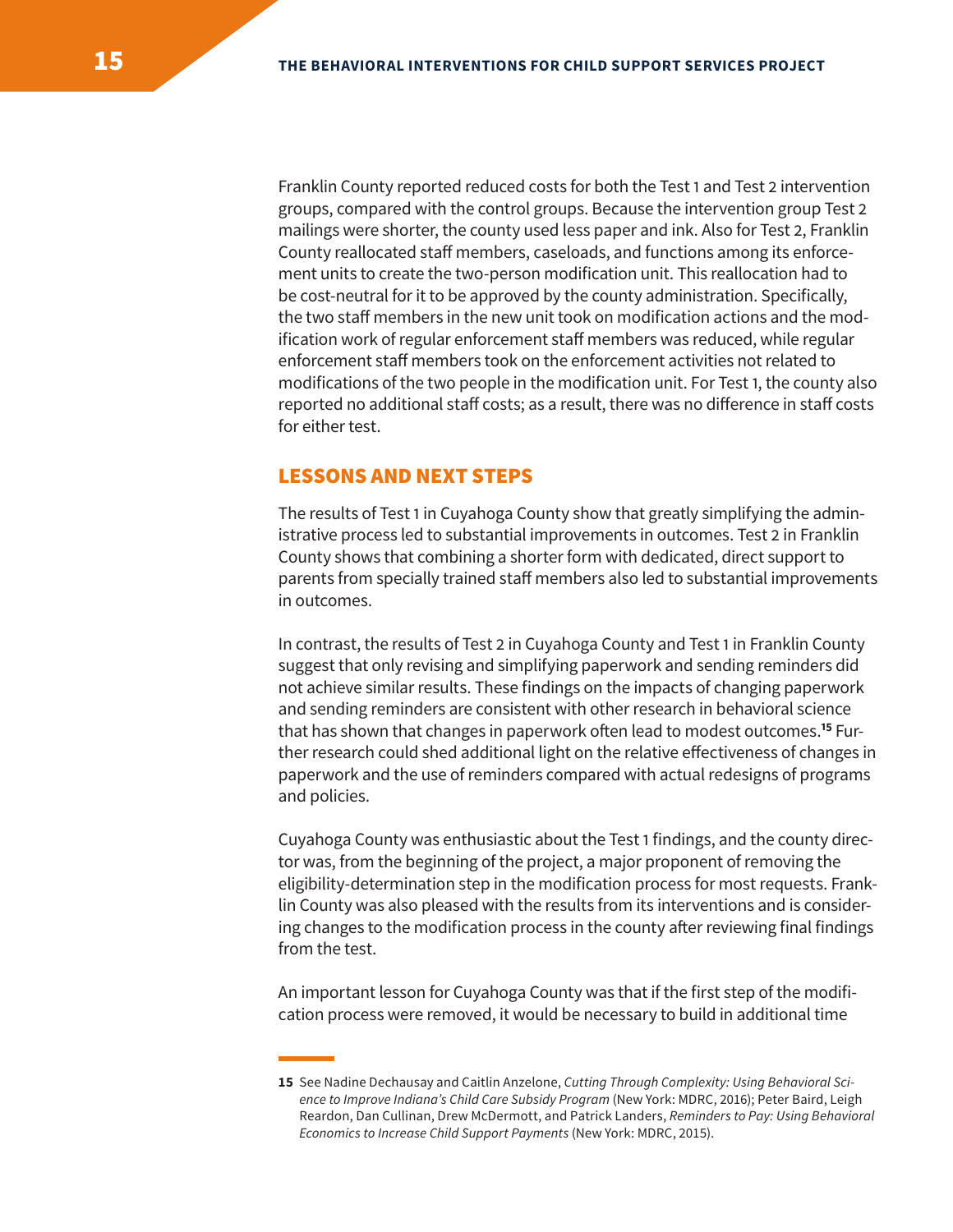for reviewing requests. This extra time would be used to handle issues that would normally be addressed in the first step of the process.**<sup>16</sup>** The State of Ohio has also raised some legal questions that would need to be resolved before any permanent changes to the modification process can be made.

Franklin County identified three aspects of the interventions that it felt were central to their success: specialized training for staff members, specialized caseloads for staff members handling complex processes such as modifications, and active and tailored outreach and assistance.

This study shows the value of rigorously tested interventions informed by behavioral science, particularly interventions that focus on simplifying existing processes or providing direct support to clients. Both counties involved in this study are continuing to use strategies based on behavioral science to improve their processes, allowing for additional learning and improvement.

**<sup>16</sup>** For example, a parent might have a pending modification request that has not yet been resolved or a pending court action, which means that a judge may be working on issuing a new child support order amount.